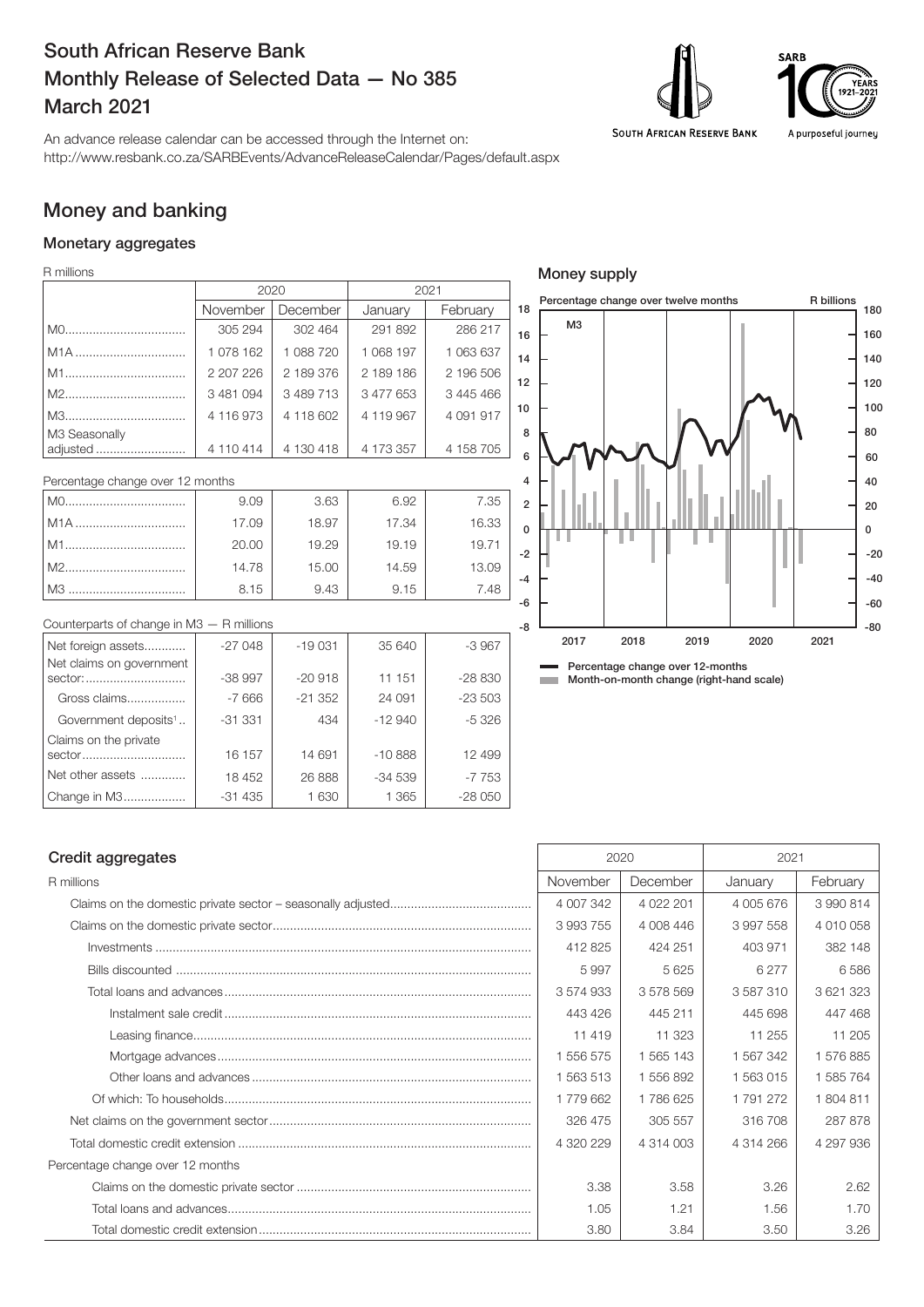| 2                                   |           |           |           |               |  |
|-------------------------------------|-----------|-----------|-----------|---------------|--|
| Money and banking (continued)       |           | 2020      |           | 2021          |  |
| Banks and mutual banks (R millions) | November  | December  | January   | February      |  |
|                                     | 4 436 291 | 4 460 955 | 4 470 907 | 4 4 5 8 4 7 1 |  |
|                                     | 199 754   | 181 619   | 189 295   | 185 865       |  |
|                                     | 4 636 045 | 4 642 574 | 4 660 201 | 4 644 336     |  |
|                                     | 160 295   | 135 827   | 144 696   | 169 185       |  |
|                                     | 5 342 804 | 5 340 266 | 5 345 743 | 5 362 487     |  |
|                                     | 499 305   | 501 337   | 507878    | 512 421       |  |
|                                     | 121 335   | 119 199   | 120 317   | 118 309       |  |
|                                     | 288 345   | 291 406   | 307 081   | 306 892       |  |
|                                     | 449       | 447       | 402       | 348           |  |
|                                     | 10 923    | 11 7 17   | 12777     | 15 101        |  |
|                                     | 3 526 733 | 3 532 497 | 3 541 125 | 3576218       |  |
|                                     | 4 398 272 | 4 398 416 | 4 402 064 | 4 4 21 2 4 2  |  |
|                                     | 177 177   | 195 752   | 206 907   | 209 519       |  |
|                                     | 420 347   | 411 988   | 411 427   | 414 421       |  |

|                           | 6 542 786 | 6 569 177 | 6 537 933 | 6 523 855 |
|---------------------------|-----------|-----------|-----------|-----------|
| <b>Banks (R millions)</b> |           |           |           |           |
|                           | 283709    | 284 486   | 285 225   | $\cdots$  |
|                           | 835 744   | 863 657   | 860 686   | $\cdots$  |
|                           | 31 377    | 34 283    | 26 452    | 27 507    |
| Land Bank (R millions)    |           |           |           |           |
|                           | 23 548    | 22767     | 22 765    | 22 638    |
|                           | 39 760    | 38 437    | 38 199    | 37 894    |

Total investments and bills discounted................................................................................. 1 749 038 1 793 553 1 746 473 1 698 968

| International economic data                                                            | 2020      |           | 2021      |           |
|----------------------------------------------------------------------------------------|-----------|-----------|-----------|-----------|
| Changes in gold and other foreign reserves (R millions)                                | November  | December  | January   | February  |
|                                                                                        | $-50998$  | $-13473$  | 14 655    | $-17826$  |
|                                                                                        | $\cdots$  | $\cdots$  | $\cdots$  |           |
|                                                                                        | 2644      | 7 187     | $-1138$   | $-6843$   |
| Gross reserves of the SA Reserve Bank and open position in foreign<br>currency (US\$m) |           |           |           |           |
|                                                                                        | 53 760    | 55 013    | 54 801    | 53788     |
|                                                                                        | 51 257    | 52 054    | 51 988    | 51 577    |
| Net average daily turnover on the SA Foreignexchange market                            |           |           |           |           |
| (US\$m)                                                                                |           |           |           |           |
|                                                                                        | 1825      | 2 1 5 2   | 1879      | 2220      |
|                                                                                        | 948       | 1 2 7 1   | 905       | 1 302     |
|                                                                                        | 6442      | 6887      | 9762      | 8990      |
|                                                                                        | 3 4 3 2   | 3089      | 3607      | 4 4 5 7   |
|                                                                                        | 12 648    | 13 399    | 16 153    | 16969     |
| Exchange rates (averages)                                                              |           |           |           |           |
| Nominal effective exchange rate against the most important currencies (Index:          |           |           |           |           |
|                                                                                        | 83.80     | 86.09     | 84.56     | 86.86     |
| Real effective exchange rate against the most important currencies                     |           |           |           |           |
|                                                                                        | 104.03    | 105.78    | 104.00    |           |
|                                                                                        | 15.5487   | 14.9058   | 15.1255   | 14.7542   |
|                                                                                        | 20.5315   | 20.0169   | 20.6217   | 20.4488   |
|                                                                                        | 18.402    | 18.136    | 18.4142   | 17.8488   |
|                                                                                        | 0.149     | 0.1435    | 0.1458    | 0.1401    |
| Average daily fixing price of gold per fine ounce                                      |           |           |           |           |
|                                                                                        | 29 028.96 | 27 644.87 | 28 253.92 | 26 734.53 |
|                                                                                        | 1866.50   | 1856.89   | 1868.33   | 1811.09   |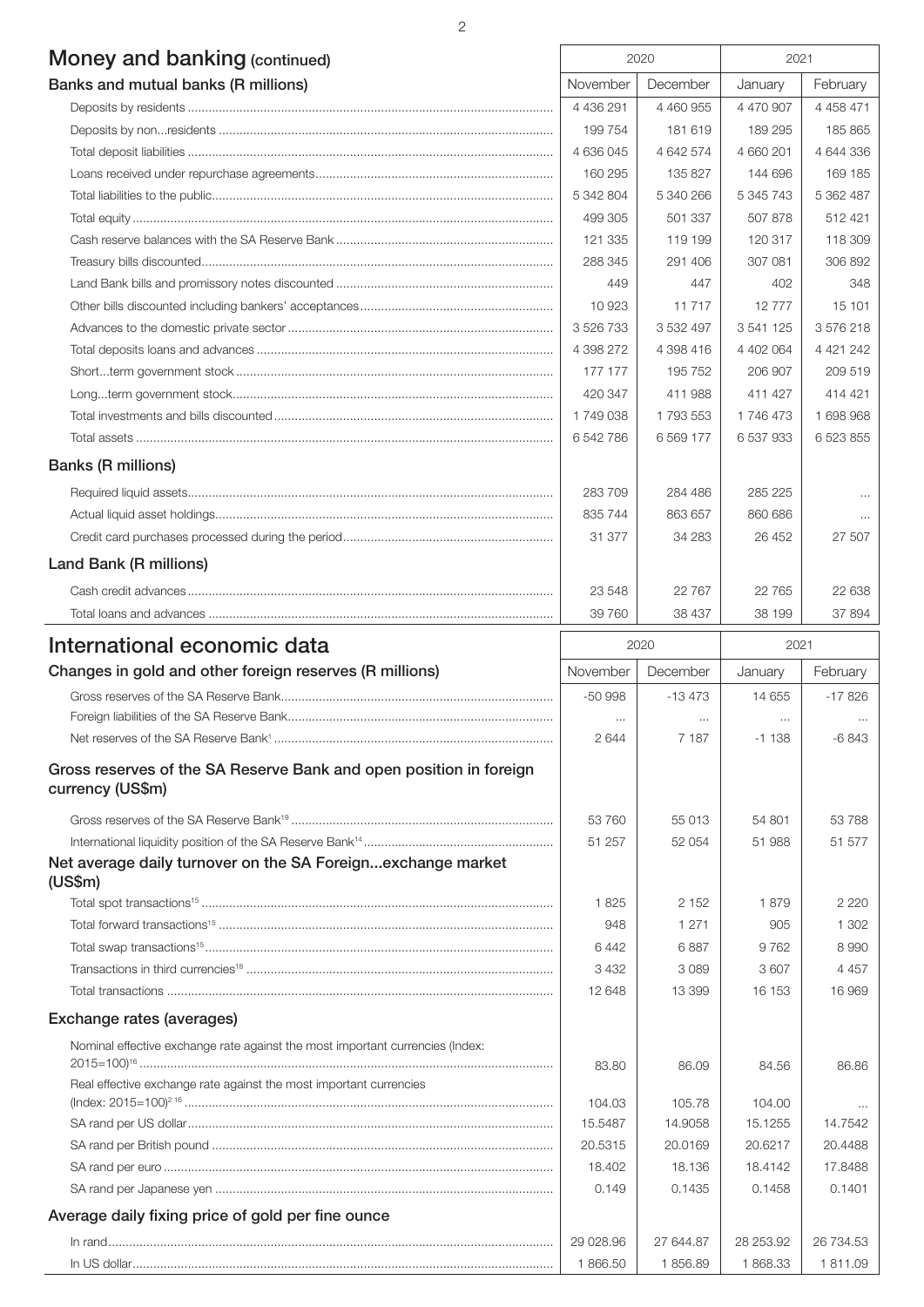| 3                                                          |                    |                    |                       |               |  |  |
|------------------------------------------------------------|--------------------|--------------------|-----------------------|---------------|--|--|
| <b>Capital market</b>                                      | 2020               |                    | 2021                  |               |  |  |
| Share market                                               | November           | December           | January               | February      |  |  |
|                                                            | 514 260            | 412 300            | 432 941               | 488 357       |  |  |
|                                                            | 11 686             | 10 116             | 9 1 7 6               | 13 0 36       |  |  |
|                                                            | 133                | 138                | 146                   | 150           |  |  |
|                                                            | 1.5                | 1.4                | 1.4                   | 1.2           |  |  |
| Non-resident transactions <sup>3</sup> (R millions)        |                    |                    |                       |               |  |  |
|                                                            | $-16723$           | 11 727             | 5 3 5 0               | $-15865$      |  |  |
|                                                            | 20 608             | 13 215             | 14 341                | 4 3 6 0       |  |  |
|                                                            | 3885               | 24 942             | 19 691                | $-11505$      |  |  |
| Fixedinterest securities market                            |                    |                    |                       |               |  |  |
|                                                            | 37 831             | 44 622             | 47 096                | 35 841        |  |  |
|                                                            | 2775814            | 1807630            | 2 437 763             | 3 117 087     |  |  |
|                                                            | 2 664 152          | 1782818            | 2 409 348             | 3 045 911     |  |  |
|                                                            | 39 4 34            | 28 232             | 37 056                | 48 176        |  |  |
|                                                            | 10,0               | 9,8                | 9,7                   | 9,5           |  |  |
| Equity derivative market $-$ futures <sup>3</sup>          |                    |                    |                       |               |  |  |
|                                                            | 322 804            | 305 221            | 283 314               | 254 511       |  |  |
|                                                            | 4 407 672          | 11 449 857         | 2 275 267             | 3 365 770     |  |  |
|                                                            | 297 428            | 671939             | 292 161               | 308 880       |  |  |
|                                                            | 7849170            | 7641863            | 7745661               | 8 0 3 4 3 6 2 |  |  |
| National government finance                                | 2020               |                    | 2021                  |               |  |  |
| Statement of national revenue. expenditure and borrowing   | November           | December           | January               | February      |  |  |
|                                                            | 98 130             | 180 084            | 84 285                | 133 241       |  |  |
|                                                            | 120 040            | 169 099            | 194 286               | 149 613       |  |  |
|                                                            |                    |                    |                       | $-16372$      |  |  |
|                                                            | $-21911$<br>-5     | 10 985<br>$\Omega$ | $-110002$<br>$\Omega$ | $\Omega$      |  |  |
|                                                            |                    |                    | 62 489                | 1973          |  |  |
|                                                            | 5836<br>$-16080$   | $-2731$<br>8 2 5 4 | $-47513$              | $-14400$      |  |  |
|                                                            |                    |                    |                       |               |  |  |
| National government financing of net borrowing requirement |                    |                    |                       | $-13560$      |  |  |
|                                                            | 295                | $-33016$           | 15701                 | 40 009        |  |  |
|                                                            | 36 755             | 44 538             | 34 225                | 0             |  |  |
| Other financing <sup>20</sup>                              | $-2$               | $\Omega$           | $\Omega$              | -63           |  |  |
|                                                            | $-1458$            | $-1013$            | $-1994$               | $-11986$      |  |  |
|                                                            | $-19510$<br>16 080 | -18763<br>$-8254$  | $-420$<br>47 513      | 14 400        |  |  |
|                                                            |                    |                    |                       |               |  |  |
| <b>Economic indicators</b> (seasonally adjusted)           | 2020               |                    | 2021                  |               |  |  |
| <b>Sales</b>                                               | November           | December           | January               | February      |  |  |
|                                                            | 95.9               | 95.1               | 96.6                  |               |  |  |
|                                                            | 93.5               | 95.5               | 94.9                  | $\cdots$      |  |  |
|                                                            | 108.2              | 107.3              | 105.5                 | $\cdots$      |  |  |
|                                                            | 70.4               | 75.1               | 68.4                  | 70.6          |  |  |
|                                                            | 77.1               | 84.4               | 77.1                  | 77.4          |  |  |
|                                                            | 72.6               | 78.2               | 71.3                  | 72.9          |  |  |
| Volume of production <sup>10</sup>                         |                    |                    |                       |               |  |  |
|                                                            | 71.3               | 74.1               | 68.3                  | .             |  |  |
|                                                            | 97.8               | 95.6               | 101.6                 | .             |  |  |
|                                                            | 97.3               | 97.8               | 98.0                  | $\cdots$      |  |  |
| Composite business cycle indicators                        |                    |                    |                       |               |  |  |
|                                                            | 114.7              | 115.1              | 117.5                 | $\cdots$      |  |  |
|                                                            | 93.1               | 93.4               |                       | $\cdots$      |  |  |
|                                                            | 87.4               | 88.3               | $\cdots$              | $\cdots$      |  |  |

- 1 Increase ... decrease +.<br>2 Preliminary figures.<br>3 Source: JSE Limited.
- 2 Preliminary figures. 3 Source: JSE Limited.
- 
- 4 Net cash receipts after repayment of redemptions Internal funds excluded. 5 Monthly average. 6 Actual number as at the last business day of the particular month.
- 
- 
- 7 Seasonally adjusted at an annual rate. 8 Deficit ... surplus +.
- 
- 9 Excluding discount. 10 Source: Statistics South Africa.
- 11 Source: National Association of Automobile Manufacturers of SA.

12 Valuation adjustments transaction measures the relevant flow after allowing for price changes due to exchange rate and gold.

13 Measures the relevant transaction flow after allowing for valuation adjustments due to exchange and gold price changes.

14 Up to the end of February 2004. referred to as the "Net open position in foreign currency of the Reserve Bank". 15 Transactions against the Rand.

16 The weighted...average exchange rate of the rand is calculated against twenty currencies. The weights of the five major currencies are in brackets: Euro (30.68) Chinese yuan (24.53) US dollar (10.56) Japanese yen (4.95) and Indian rupee (4.85).

17 Cost ... profit +. 18 Transactions in third currencies refers to transactions between any two currencies other than the

South African rand. 19 The gold reserves are valued at market price taken at 14:30 on each valuation date.

20 From May 2004 including RSA Government Retail Savings Bond Including short...term loans from the CPD.

- 21 Including extraordinary receipts.
- 

22 Including extraordinary payments. 23 Sources: JSE. ZAR X. 4 Africa Exchange. A2X Markets and Equity Express Securities Exchange.